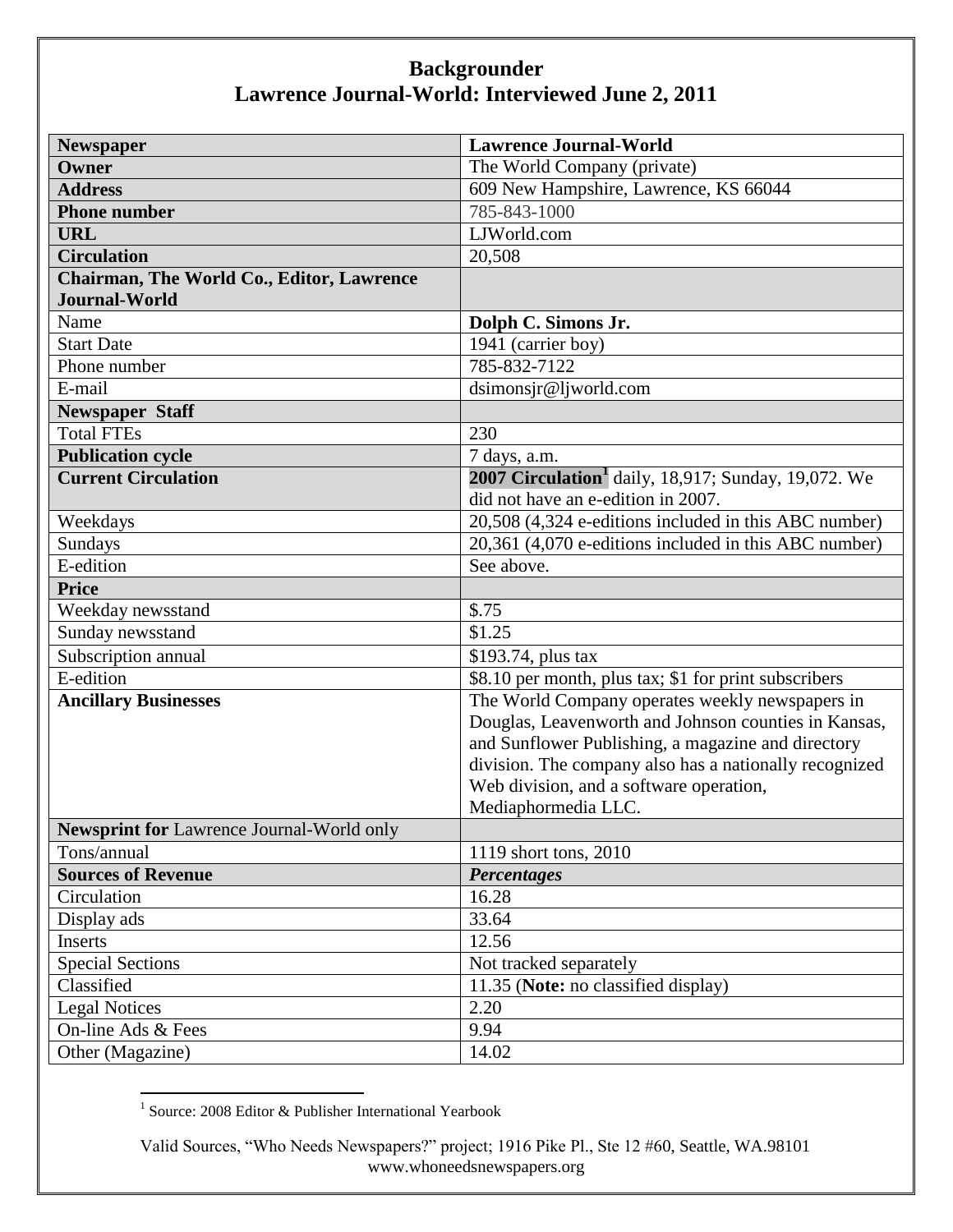| Trends/Changes over 3 years                                                             | Varies. Circulation up. Display flat. Inserts up.              |
|-----------------------------------------------------------------------------------------|----------------------------------------------------------------|
|                                                                                         | Classified has been down, but is reversing this year.          |
|                                                                                         | Legals vary annually. Internet up.                             |
|                                                                                         | Note: Figures do not include commercial printing               |
|                                                                                         | operations, weekly newspaper operations, or software           |
|                                                                                         | division.                                                      |
| <b>Digital</b>                                                                          |                                                                |
| Pay wall?                                                                               | No.                                                            |
| Considering a pay wall?                                                                 | Continually discussed.                                         |
| <b>Advertising</b>                                                                      |                                                                |
| Is your advertising staff able to provide competitive<br>digital services to merchants? | Yes                                                            |
| Do you use "real time" ads?                                                             | Yes                                                            |
| Does your advertising department sell "digital services"                                | Yes, particularly through our "Marketplace" product.           |
| such as helping merchants with website production?                                      | Otherwise we typically are not in the website production       |
|                                                                                         | business.                                                      |
| Does your ad department sell electronic coupons or other                                | Yes. We have the Lawrence Giveback program, which              |
| modern digital products?                                                                | incorporates those features and is a form of loyalty           |
| Other?                                                                                  | program involving locally owned businesses that yields         |
|                                                                                         | a tangible benefit to local charitable organizations.          |
| Do you generate revenue in partnership with outside                                     | N <sub>o</sub>                                                 |
| digital vendors such as Yahoo? If so, who are they?                                     |                                                                |
| <b>Managing Editor</b>                                                                  |                                                                |
|                                                                                         |                                                                |
| Name                                                                                    | <b>Dennis Anderson</b>                                         |
| Start date                                                                              | 4/05                                                           |
| Phone number                                                                            | 785-832-7194                                                   |
| E-mail                                                                                  | danderson@ljworld.com                                          |
| <b>News Staff</b>                                                                       |                                                                |
| <b>Total FTE</b>                                                                        | 38                                                             |
| Reporters                                                                               | 14                                                             |
| Editors                                                                                 | 8 editors/ 4 copy editors                                      |
| Photo                                                                                   | $\overline{4}$                                                 |
| Web Editor                                                                              | $\overline{4}$                                                 |
| Other:                                                                                  | $\overline{4}$                                                 |
| <b>Bureaus</b>                                                                          | Topeka (1) as needed for state government                      |
| Coverage                                                                                | More than 50% of their time                                    |
| Local government                                                                        | Yes                                                            |
| Courts                                                                                  | Yes                                                            |
| Public safety                                                                           | Yes                                                            |
| County government                                                                       | Yes                                                            |
| School Board                                                                            | Yes                                                            |
| <b>Business</b>                                                                         | N <sub>o</sub>                                                 |
| <b>Sports</b>                                                                           | $2 - KU$ ; 2 part-time H.S.; 1 part-time Big 12                |
| Entertainment & arts<br>Environment                                                     | Editor/ "Go" editor/1 FT writer<br>SunflowerHorizons.com staff |

Valid Sources, "Who Needs Newspapers?" project; 1916 Pike Pl., Ste 12 #60, Seattle, WA.98101 www.whoneedsnewspapers.org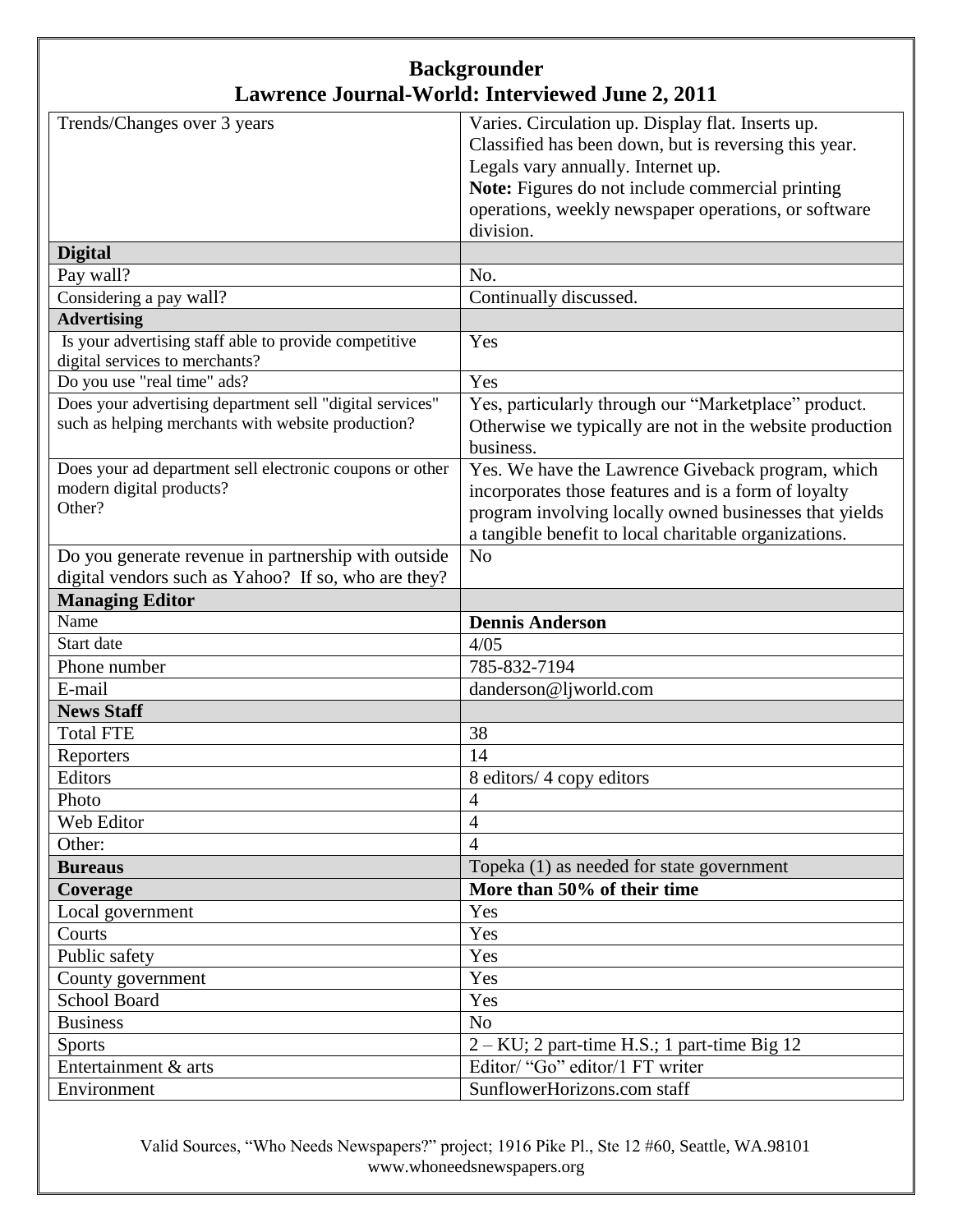| Health care                                         | 1 health reporter                                     |
|-----------------------------------------------------|-------------------------------------------------------|
| Education & Higher Education                        | $\overline{c}$                                        |
| Do you assess online news content?                  |                                                       |
| Number of sources?                                  |                                                       |
| Writing or visual journalism impact?                |                                                       |
| Other                                               |                                                       |
| <b>Asst. Director, Digital Strategy</b>             |                                                       |
| Name                                                | <b>Jonathan Kealing</b>                               |
| Start date                                          | 2010                                                  |
| Phone                                               | 785-832-7221                                          |
| E-Mail                                              | jkealing@ljworld.com                                  |
| Website start date                                  | April 1995                                            |
| <b>Digital News Staff</b>                           |                                                       |
| Size?                                               |                                                       |
| Sufficient?                                         |                                                       |
| Organizational chart $\&$ job descriptions.         |                                                       |
| IT Staff (If separate)                              | $\frac{1}{2}$ time web prodiucer                      |
| Size?                                               | Entire news staff posts and edits for the web         |
| Corporate Support or Consultative support? (Yes or  | None                                                  |
| No)                                                 |                                                       |
| Capabilities                                        |                                                       |
| Web platform software?                              | Django – open source                                  |
| Content management system: software?                | Ellington                                             |
| Do your organization staff members write code?      | Yes                                                   |
| Number of coders?                                   | 5                                                     |
| Proprietary or open-source code? Why?               | Open Source                                           |
| Flexibility & response time                         | Very flexible; can create templates as needed.        |
| Can you change web platform - coding,               | Yes                                                   |
| architecture, software -- at least once a month? Do |                                                       |
| you?                                                |                                                       |
| Can you add new functionality promptly as it        | Yes                                                   |
| becomes available?                                  |                                                       |
| Digital Tools utilized                              |                                                       |
| Crowd sourcing?                                     | Yes; ESP via Twitter                                  |
| Data visualization?                                 | Yes                                                   |
| Investigative reporting?                            | Yes                                                   |
| Documentary video?                                  | Yes                                                   |
| Any other kinds of digital tools being used? If so, | UStream – live streaming video                        |
| what?                                               |                                                       |
| Social Media                                        |                                                       |
| Cite social media used:                             | Facebook # Friends? $Yes - 2,000$ LJW "friends" (more |
|                                                     | on sports sites)                                      |
|                                                     | Twitter -- Yes; 6200 LJW; 10,000 KU sports            |
|                                                     | Etc.                                                  |
| To what extent is your newspaper connected to       | Actively connected mainly to promote readership for   |

Valid Sources, "Who Needs Newspapers?" project; 1916 Pike Pl., Ste 12 #60, Seattle, WA.98101 www.whoneedsnewspapers.org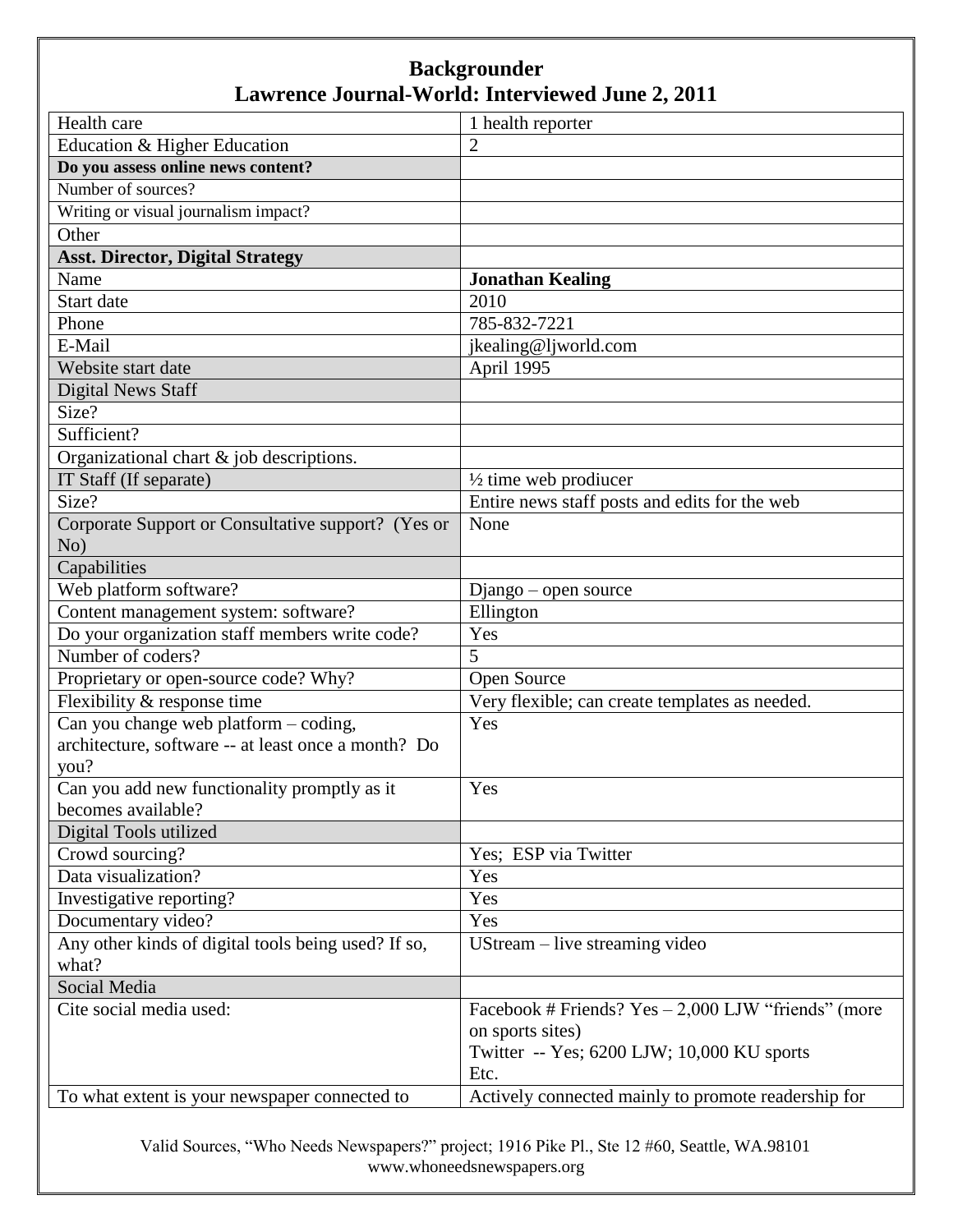| people through social media?                          | website and newspaper.                                |
|-------------------------------------------------------|-------------------------------------------------------|
| What is the overall organizational commitment to      |                                                       |
| collecting, creating, shaping and delivering all your |                                                       |
| news/information products through these digital       |                                                       |
| channels?                                             |                                                       |
| Assessment                                            | How do you assess your digital news/information       |
|                                                       | products?                                             |
| Number of Page-views/month?                           | LJW - 6M/monthly; KU Sports 5-10M/monthly             |
| Number of Monthly uniques?                            | LJW - 425K/monthly; KU sports 275K/monthly            |
| Revenue/month?                                        |                                                       |
| Cite other metrics you use?                           | Time on site 3-6 minutes; WellCommons – community     |
|                                                       | comments                                              |
| Do you assess news content?                           | Track "most-read"; track "most commented on"          |
| How is data shared with news staff?                   | Shared periodically                                   |
|                                                       |                                                       |
| Editing                                               |                                                       |
| How are web stories edited? Are there different       | Yes; except in severe weather stories                 |
| procedures (layers of editing) for web vs. print      |                                                       |
| products?                                             |                                                       |
| Do you use AP Style in your digital news products?    | Yes                                                   |
| Revenue                                               |                                                       |
| Do you generate revenue in partnership with outside   | No Yahoo partnership; grant with J-Lab                |
| digital vendors such as Yahoo? If so, who are they?   |                                                       |
| Do you charge for any digital news products?          | Replica e-edition, \$8.10/month; 6,000 ee subscribers |
| Which products and how much?                          | E-plus, \$0.50                                        |
| <b>Digital Delivery Systems</b>                       | What delivery systems do you employ?                  |
| E-edition? (Software used?)                           | Yes                                                   |
| Generic mobile apps software? Name it please.         | Custom built for iPhone                               |
| Smart Phone - apps                                    | Yes/No? Under development? Target date?               |
| -- iPhone                                             | Yes                                                   |
| -- Android                                            |                                                       |
| -- Blackberry                                         |                                                       |
| -- Palm                                               |                                                       |
| -- Other?                                             |                                                       |
| <b>Tablets</b>                                        |                                                       |
| -- iPad                                               | Under development                                     |
| -- Other                                              |                                                       |
| Kindle                                                |                                                       |
| Any other systems?                                    |                                                       |
| Knowledge products                                    |                                                       |
| Do you offer "knowledge products," such as books,     | Magazines: City Guide; City Magazines. Some Books as  |
| magazines, and television or radio programs in        | needed.                                               |
| addition to the core daily paper? If so, what         |                                                       |
| products?                                             |                                                       |
| Is there a central digital content pool from which    |                                                       |

Valid Sources, "Who Needs Newspapers?" project; 1916 Pike Pl., Ste 12 #60, Seattle, WA.98101 www.whoneedsnewspapers.org